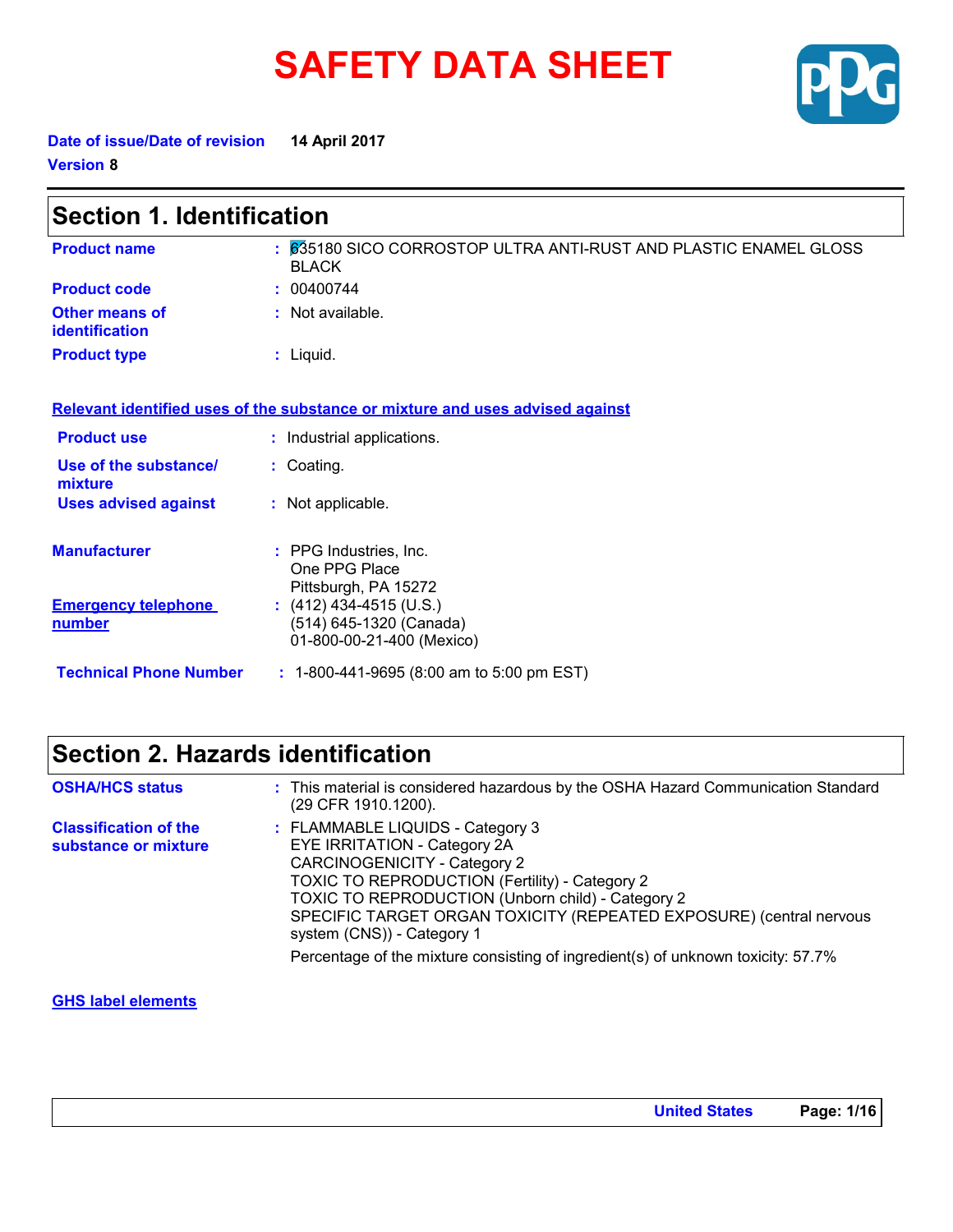### **Section 2. Hazards identification**

**Signal word :** Danger **Hazard statements :** Flammable liquid and vapor. Causes serious eye irritation. Suspected of damaging fertility or the unborn child. Suspected of causing cancer. Causes damage to organs through prolonged or repeated exposure. (central nervous system (CNS)) **Hazard pictograms : Precautionary statements Prevention :** Obtain special instructions before use. Do not handle until all safety precautions have been read and understood. Wear protective gloves. Wear eye or face protection. Wear protective clothing. Keep away from heat, hot surfaces, sparks, open flames and other ignition sources. No smoking. Use explosion-proof electrical, ventilating, lighting and all material-handling equipment. Use only non-sparking tools. Take precautionary measures against static discharge. Keep container tightly closed. Do not breathe vapor. Do not eat, drink or smoke when using this product. Wash hands thoroughly after handling. **Response :** Get medical attention if you feel unwell. IF exposed or concerned: Get medical attention. IF ON SKIN (or hair): Take off immediately all contaminated clothing. Rinse skin with water or shower. IF IN EYES: Rinse cautiously with water for several minutes. Remove contact lenses, if present and easy to do. Continue rinsing. If eye irritation persists: Get medical attention. **Storage <b>Exercice 3** : Store locked up. Store in a well-ventilated place. Keep cool. **Disposal :** Dispose of contents and container in accordance with all local, regional, national and international regulations. **Supplemental label elements :** Sanding and grinding dusts may be harmful if inhaled. Repeated exposure to high vapor concentrations may cause irritation of the respiratory system and permanent brain and nervous system damage. Inhalation of vapor/aerosol concentrations above the recommended exposure limits causes headaches, drowsiness and nausea and may lead to unconsciousness or death. Avoid contact with skin and clothing. Wash thoroughly after handling. Emits toxic fumes when heated. DANGER - RAGS, STEEL WOOL OR WASTE SOAKED WITH THIS PRODUCT MAY SPONTANEOUSLY CATCH FIRE IF IMPROPERLY DISCARDED. IMMEDIATELY AFTER EACH USE, PLACE RAGS, STEEL WOOL OR WASTE IN A SEALED WATER-FILLED METAL CONTAINER. **Hazards not otherwise classified :** Prolonged or repeated contact may dry skin and cause irritation.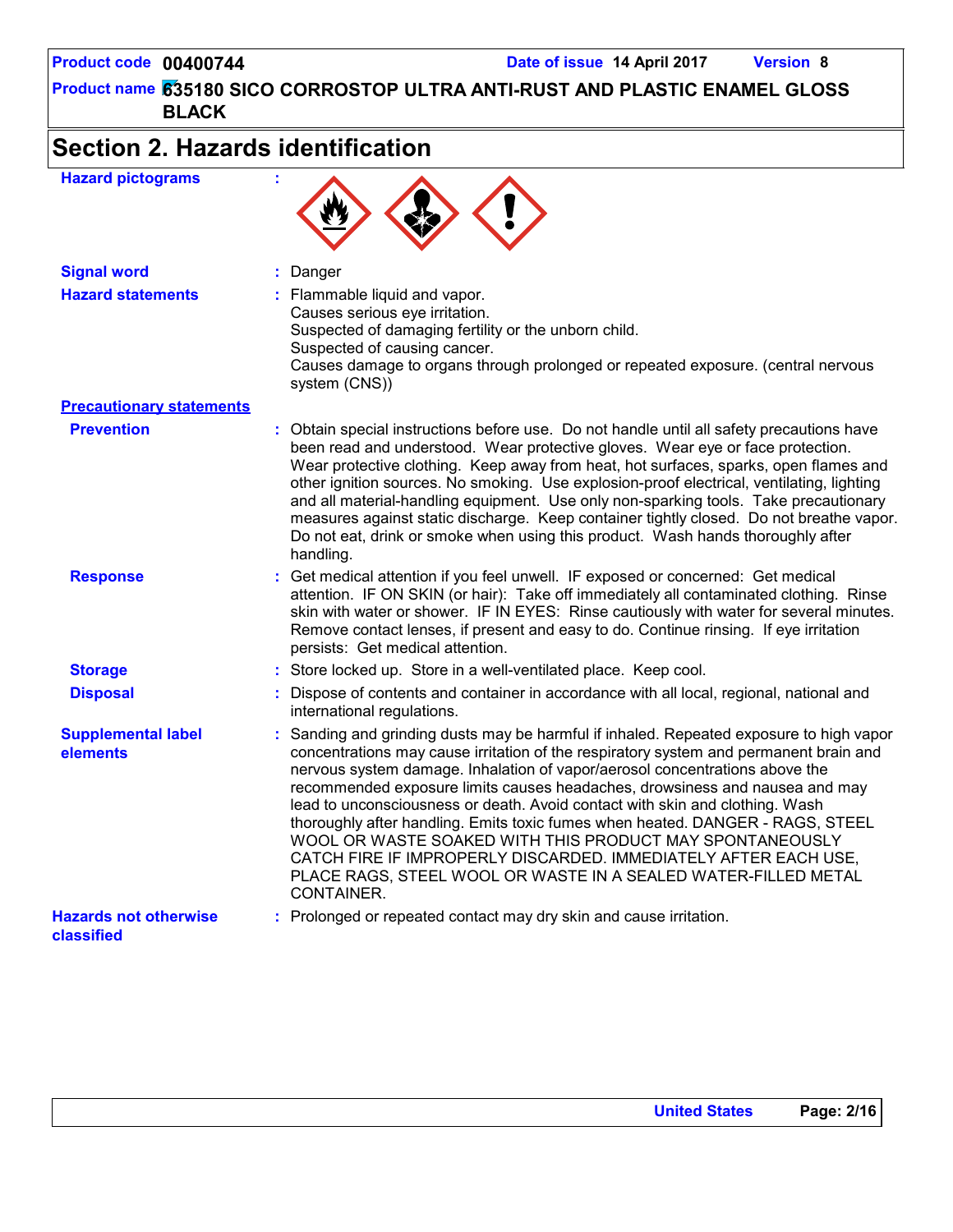### **Section 3. Composition/information on ingredients**

Mixture

#### **Substance/mixture :**

**Product name** 635180 SICO CORROSTOP ULTRA ANTI-RUST AND PLASTIC ENAMEL GLOSS **:** BLACK

| <b>Ingredient name</b>                      | $\frac{9}{6}$    | <b>CAS number</b> |
|---------------------------------------------|------------------|-------------------|
| Stoddard solvent                            | 210 - ≤20        | 8052-41-3         |
| Solvent naphtha (petroleum), medium aliph.  | l≥10 - ≤17       | 64742-88-7        |
| Distillates (petroleum), hydrotreated light | l≥5.0 - ≤10      | 64742-47-8        |
| carbon black, respirable powder             | $\geq 1.0 - 5.0$ | 1333-86-4         |
| Solvent naphtha (petroleum), light aromatic | l≥0.10 - ≤2.3    | 64742-95-6        |
| l 2-butanone oxime                          | < 1.0            | 96-29-7           |
| <b>Itoluene</b>                             | < 1.0            | 108-88-3          |
| cobalt bis(2-ethylhexanoate)                | < 1.0            | 136-52-7          |

SUB codes represent substances without registered CAS Numbers.

Any concentration shown as a range is to protect confidentiality or is due to batch variation.

**There are no additional ingredients present which, within the current knowledge of the supplier and in the concentrations applicable, are classified as hazardous to health or the environment and hence require reporting in this section.**

**Occupational exposure limits, if available, are listed in Section 8.**

### **Section 4. First aid measures**

If ingestion, irritation, any type of overexposure or symptoms of overexposure occur during or persists after use of this product, contact a POISON CONTROL CENTER, EMERGENCY ROOM OR PHYSICIAN immediately; have Safety Data Sheet information available. Never give anything by mouth to an unconscious or convulsing person.

#### **Description of necessary first aid measures**

| <b>Eye contact</b>  | : Remove contact lenses, irrigate copiously with clean, fresh water, holding the eyelids<br>apart for at least 10 minutes and seek immediate medical advice.                                           |
|---------------------|--------------------------------------------------------------------------------------------------------------------------------------------------------------------------------------------------------|
| <b>Inhalation</b>   | : Remove to fresh air. Keep person warm and at rest. If not breathing, if breathing is<br>irregular or if respiratory arrest occurs, provide artificial respiration or oxygen by trained<br>personnel. |
| <b>Skin contact</b> | : Remove contaminated clothing and shoes. Wash skin thoroughly with soap and water<br>or use recognized skin cleanser. Do NOT use solvents or thinners.                                                |
| <b>Ingestion</b>    | : If swallowed, seek medical advice immediately and show this container or label. Keep<br>person warm and at rest. Do NOT induce vomiting.                                                             |

### **Potential acute health effects**

| <b>Eye contact</b>                  |  | : Causes serious eye irritation.                                |
|-------------------------------------|--|-----------------------------------------------------------------|
| <b>Inhalation</b>                   |  | : No known significant effects or critical hazards.             |
| <b>Skin contact</b>                 |  | : Defatting to the skin. May cause skin dryness and irritation. |
| <b>Ingestion</b>                    |  | : No known significant effects or critical hazards.             |
| <b>Over-exposure signs/symptoms</b> |  |                                                                 |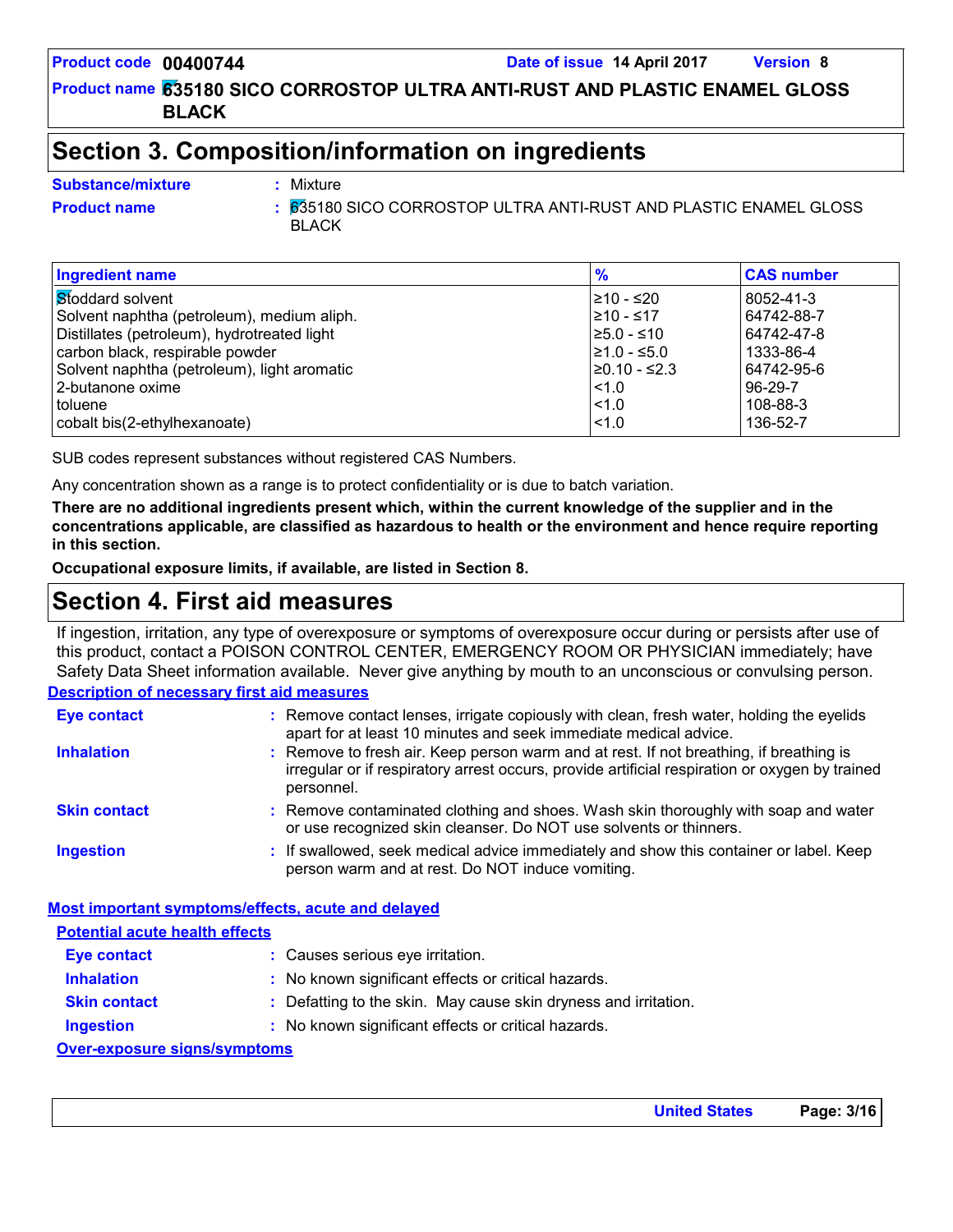### **Section 4. First aid measures**

| <b>Eye contact</b>  | : Adverse symptoms may include the following:<br>pain or irritation<br>watering<br>redness                                                                       |
|---------------------|------------------------------------------------------------------------------------------------------------------------------------------------------------------|
| <b>Inhalation</b>   | : Adverse symptoms may include the following:<br>reduced fetal weight<br>increase in fetal deaths<br>skeletal malformations                                      |
| <b>Skin contact</b> | : Adverse symptoms may include the following:<br>irritation<br>dryness<br>cracking<br>reduced fetal weight<br>increase in fetal deaths<br>skeletal malformations |
| <b>Ingestion</b>    | : Adverse symptoms may include the following:<br>reduced fetal weight<br>increase in fetal deaths<br>skeletal malformations                                      |

#### **Protection of first-aiders** : No action shall be taken involving any personal risk or without suitable training. It may be dangerous to the person providing aid to give mouth-to-mouth resuscitation. **Notes to physician :** In case of inhalation of decomposition products in a fire, symptoms may be delayed. The exposed person may need to be kept under medical surveillance for 48 hours. **Specific treatments :** No specific treatment. **Indication of immediate medical attention and special treatment needed, if necessary**

#### **See toxicological information (Section 11)**

### **Section 5. Fire-fighting measures**

| <b>Extinguishing media</b>                           |                                                                                                                                                                                                                                                                                                                                                                                                                                                                                                                                                                  |
|------------------------------------------------------|------------------------------------------------------------------------------------------------------------------------------------------------------------------------------------------------------------------------------------------------------------------------------------------------------------------------------------------------------------------------------------------------------------------------------------------------------------------------------------------------------------------------------------------------------------------|
| <b>Suitable extinguishing</b><br>media               | : Use dry chemical, $CO2$ , water spray (fog) or foam.                                                                                                                                                                                                                                                                                                                                                                                                                                                                                                           |
| <b>Unsuitable extinguishing</b><br>media             | : Do not use water jet.                                                                                                                                                                                                                                                                                                                                                                                                                                                                                                                                          |
| <b>Specific hazards arising</b><br>from the chemical | : Flammable liquid and vapor. In a fire or if heated, a pressure increase will occur and<br>the container may burst, with the risk of a subsequent explosion. Vapors may<br>accumulate in low or confined areas or travel a considerable distance to a source of<br>ignition and flash back. Runoff to sewer may create fire or explosion hazard. This<br>material is harmful to aquatic life with long lasting effects. Fire water contaminated with<br>this material must be contained and prevented from being discharged to any waterway,<br>sewer or drain. |
| <b>Hazardous thermal</b><br>decomposition products   | Decomposition products may include the following materials:<br>carbon oxides<br>nitrogen oxides                                                                                                                                                                                                                                                                                                                                                                                                                                                                  |
|                                                      | <b>United States</b><br>Page: 4/16                                                                                                                                                                                                                                                                                                                                                                                                                                                                                                                               |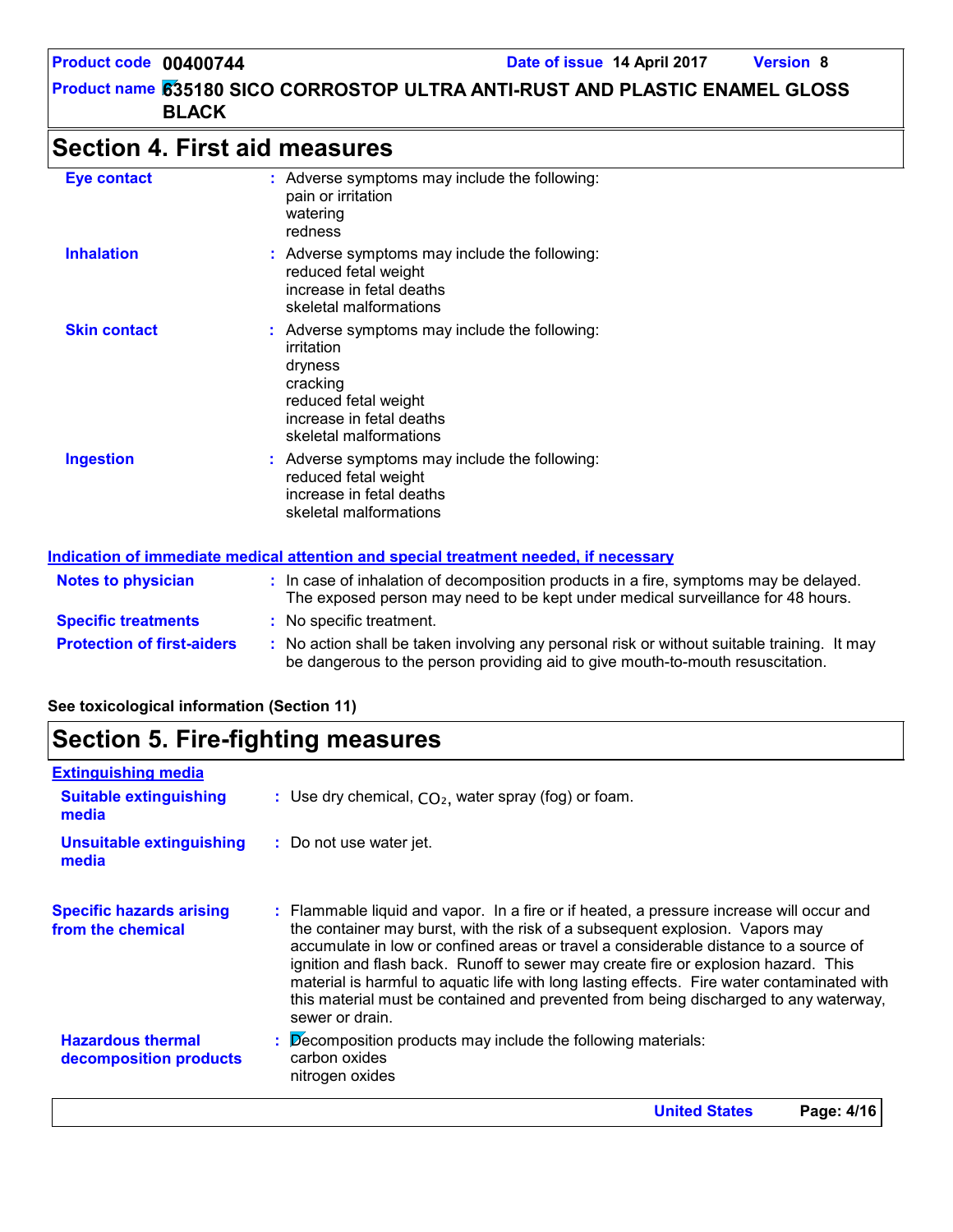### **Section 5. Fire-fighting measures**

| <b>Special protective actions</b><br>for fire-fighters   | : Promptly isolate the scene by removing all persons from the vicinity of the incident if<br>there is a fire. No action shall be taken involving any personal risk or without suitable<br>training. Move containers from fire area if this can be done without risk. Use water<br>spray to keep fire-exposed containers cool. |
|----------------------------------------------------------|-------------------------------------------------------------------------------------------------------------------------------------------------------------------------------------------------------------------------------------------------------------------------------------------------------------------------------|
| <b>Special protective</b><br>equipment for fire-fighters | : Fire-fighters should wear appropriate protective equipment and self-contained breathing<br>apparatus (SCBA) with a full face-piece operated in positive pressure mode.                                                                                                                                                      |

### **Section 6. Accidental release measures**

**Personal precautions, protective equipment and emergency procedures**

| For non-emergency<br>personnel | : No action shall be taken involving any personal risk or without suitable training.<br>Evacuate surrounding areas. Keep unnecessary and unprotected personnel from<br>entering. Do not touch or walk through spilled material. Shut off all ignition sources.<br>No flares, smoking or flames in hazard area. Avoid breathing vapor or mist. Provide<br>adequate ventilation. Wear appropriate respirator when ventilation is inadequate. Put<br>on appropriate personal protective equipment. |
|--------------------------------|-------------------------------------------------------------------------------------------------------------------------------------------------------------------------------------------------------------------------------------------------------------------------------------------------------------------------------------------------------------------------------------------------------------------------------------------------------------------------------------------------|
|                                | Ear amarganau reananders . If enocialized eletting is required to deal with the epillone, take note of any information in                                                                                                                                                                                                                                                                                                                                                                       |

- **For emergency responders :** If specialized clothing is required to deal with the spillage, take note of any information in Section 8 on suitable and unsuitable materials. See also the information in "For nonemergency personnel".
- **Environmental precautions :** Avoid dispersal of spilled material and runoff and contact with soil, waterways, drains and sewers. Inform the relevant authorities if the product has caused environmental pollution (sewers, waterways, soil or air). Water polluting material. May be harmful to the environment if released in large quantities.

| Methods and materials for containment and cleaning up |                                                                                                                                                                                                                                                                                                                                                                                                                                                                                                                                                                                                                                                                                                                                                                      |  |  |
|-------------------------------------------------------|----------------------------------------------------------------------------------------------------------------------------------------------------------------------------------------------------------------------------------------------------------------------------------------------------------------------------------------------------------------------------------------------------------------------------------------------------------------------------------------------------------------------------------------------------------------------------------------------------------------------------------------------------------------------------------------------------------------------------------------------------------------------|--|--|
| <b>Small spill</b>                                    | : Stop leak if without risk. Move containers from spill area. Use spark-proof tools and<br>explosion-proof equipment. Dilute with water and mop up if water-soluble. Alternatively,<br>or if water-insoluble, absorb with an inert dry material and place in an appropriate waste<br>disposal container. Dispose of via a licensed waste disposal contractor.                                                                                                                                                                                                                                                                                                                                                                                                        |  |  |
| <b>Large spill</b>                                    | : Stop leak if without risk. Move containers from spill area. Use spark-proof tools and<br>explosion-proof equipment. Approach release from upwind. Prevent entry into sewers,<br>water courses, basements or confined areas. Wash spillages into an effluent treatment<br>plant or proceed as follows. Contain and collect spillage with non-combustible,<br>absorbent material e.g. sand, earth, vermiculite or diatomaceous earth and place in<br>container for disposal according to local regulations (see Section 13). Dispose of via a<br>licensed waste disposal contractor. Contaminated absorbent material may pose the<br>same hazard as the spilled product. Note: see Section 1 for emergency contact<br>information and Section 13 for waste disposal. |  |  |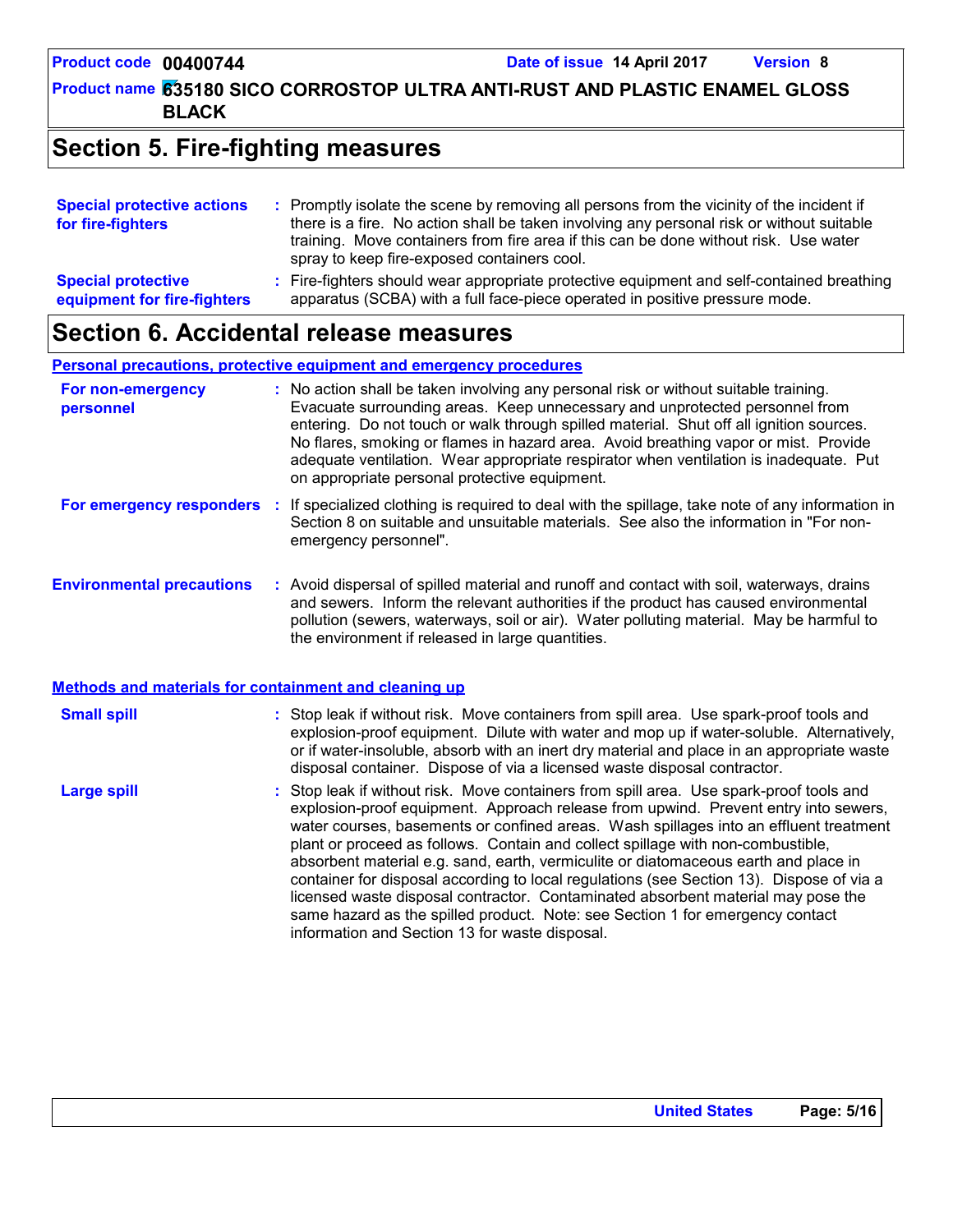**635180 SICO CORROSTOP ULTRA ANTI-RUST AND PLASTIC ENAMEL GLOSS Product name BLACK**

### **Section 7. Handling and storage**

#### **Precautions for safe handling**

| <b>Protective measures</b>                                                       | : Put on appropriate personal protective equipment (see Section 8). Avoid exposure -<br>obtain special instructions before use. Avoid exposure during pregnancy. Do not<br>handle until all safety precautions have been read and understood. Do not get in eyes<br>or on skin or clothing. Do not breathe vapor or mist. Do not ingest. Avoid release to<br>the environment. Use only with adequate ventilation. Wear appropriate respirator when<br>ventilation is inadequate. Do not enter storage areas and confined spaces unless<br>adequately ventilated. Keep in the original container or an approved alternative made<br>from a compatible material, kept tightly closed when not in use. Store and use away<br>from heat, sparks, open flame or any other ignition source. Use explosion-proof<br>electrical (ventilating, lighting and material handling) equipment. Use only non-sparking<br>tools. Take precautionary measures against electrostatic discharges. Empty containers<br>retain product residue and can be hazardous. Do not reuse container. |
|----------------------------------------------------------------------------------|-------------------------------------------------------------------------------------------------------------------------------------------------------------------------------------------------------------------------------------------------------------------------------------------------------------------------------------------------------------------------------------------------------------------------------------------------------------------------------------------------------------------------------------------------------------------------------------------------------------------------------------------------------------------------------------------------------------------------------------------------------------------------------------------------------------------------------------------------------------------------------------------------------------------------------------------------------------------------------------------------------------------------------------------------------------------------|
| <b>Special precautions</b>                                                       | : Ingestion of product or cured coating may be harmful. Vapors may accumulate in low or<br>confined areas or travel a considerable distance to a source of ignition and flash back.<br>Vapors are heavier than air and may spread along floors. Materials such as cleaning<br>rags, paper wipes and protective clothing, which are contaminated with the product may<br>spontaneously self-ignite some hours later. To avoid the risks of fires, all contaminated<br>materials should be stored in purpose-built containers or in metal containers with tight-<br>fitting, self-closing lids. Contaminated materials should be removed from the workplace<br>at the end of each working day and be stored outside. If this material is part of a<br>multiple component system, read the Safety Data Sheet(s) for the other component or<br>components before blending as the resulting mixture may have the hazards of all of its<br>parts.                                                                                                                             |
| <b>Advice on general</b><br>occupational hygiene                                 | : Eating, drinking and smoking should be prohibited in areas where this material is<br>handled, stored and processed. Workers should wash hands and face before eating,<br>drinking and smoking. Remove contaminated clothing and protective equipment before<br>entering eating areas. See also Section 8 for additional information on hygiene<br>measures.                                                                                                                                                                                                                                                                                                                                                                                                                                                                                                                                                                                                                                                                                                           |
| <b>Conditions for safe storage,</b><br>including any<br><b>incompatibilities</b> | $\cancel{p}$ o not store above the following temperature: 50°C (122°F). Store in accordance with<br>local regulations. Store in a segregated and approved area. Store in original container<br>protected from direct sunlight in a dry, cool and well-ventilated area, away from<br>incompatible materials (see Section 10) and food and drink. Eliminate all ignition<br>sources. Separate from oxidizing materials. Keep container tightly closed and sealed<br>until ready for use. Containers that have been opened must be carefully resealed and<br>kept upright to prevent leakage. Do not store in unlabeled containers. Use appropriate<br>containment to avoid environmental contamination.                                                                                                                                                                                                                                                                                                                                                                   |

### **Section 8. Exposure controls/personal protection**

**Control parameters Occupational exposure limits**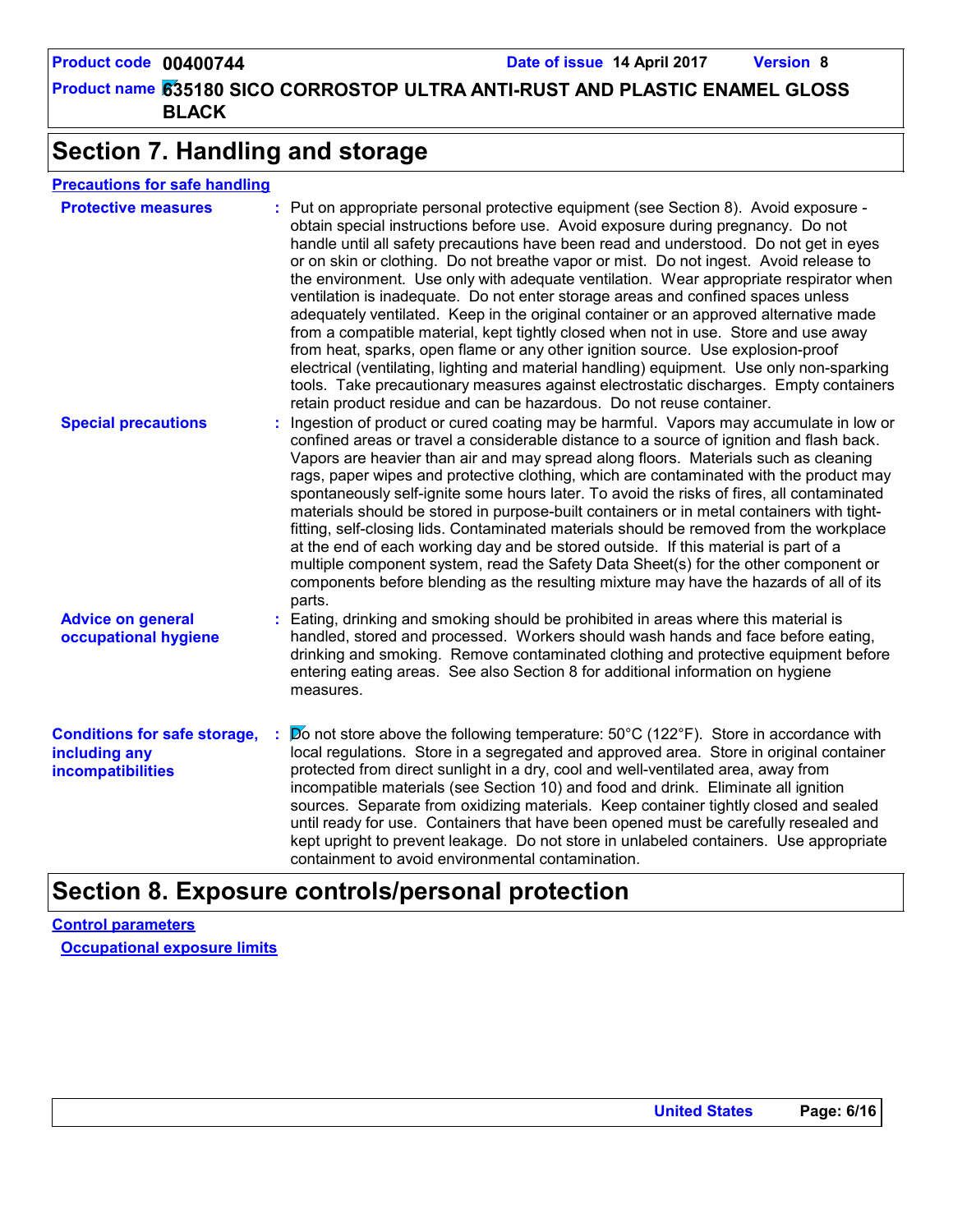### **Section 8. Exposure controls/personal protection**

| <b>Ingredient name</b>                                                  | <b>Exposure limits</b>                                                    |
|-------------------------------------------------------------------------|---------------------------------------------------------------------------|
| Stoddard solvent                                                        | ACGIH TLV (United States, 3/2016).                                        |
|                                                                         | TWA: 525 mg/m <sup>3</sup> 8 hours.                                       |
|                                                                         | TWA: 100 ppm 8 hours.                                                     |
|                                                                         | OSHA PEL (United States, 6/2016).                                         |
|                                                                         | TWA: 2900 mg/m <sup>3</sup> 8 hours.                                      |
|                                                                         | TWA: 500 ppm 8 hours.                                                     |
| Solvent naphtha (petroleum), medium aliph.                              | <b>ACGIH TLV (United States).</b>                                         |
|                                                                         | TWA: 400 ppm                                                              |
|                                                                         | OSHA PEL (United States, 6/2016).                                         |
|                                                                         | TWA: 100 ppm 8 hours.                                                     |
|                                                                         | TWA: 400 mg/m <sup>3</sup> 8 hours.                                       |
| Distillates (petroleum), hydrotreated light                             | ACGIH TLV (United States, 3/2016).                                        |
|                                                                         | Absorbed through skin.                                                    |
|                                                                         | TWA: 200 mg/m <sup>3</sup> , (as total hydrocarbon                        |
|                                                                         | vapor) 8 hours.                                                           |
| carbon black, respirable powder                                         | ACGIH TLV (United States, 3/2016).                                        |
|                                                                         | TWA: 3 mg/m <sup>3</sup> 8 hours. Form: Inhalable                         |
|                                                                         | fraction                                                                  |
|                                                                         | OSHA PEL (United States, 6/2016).                                         |
|                                                                         | TWA: 3.5 mg/m <sup>3</sup> 8 hours.                                       |
| Solvent naphtha (petroleum), light aromatic                             | None.                                                                     |
| 2-butanone oxime                                                        | IPEL (PPG).                                                               |
|                                                                         | TWA: 3 ppm                                                                |
|                                                                         | STEL: 9 ppm                                                               |
| toluene                                                                 | OSHA PEL Z2 (United States, 2/2013).                                      |
|                                                                         | AMP: 500 ppm 10 minutes.                                                  |
|                                                                         | CEIL: 300 ppm                                                             |
|                                                                         | TWA: 200 ppm 8 hours.                                                     |
|                                                                         | ACGIH TLV (United States, 3/2016).                                        |
|                                                                         | TWA: 20 ppm 8 hours.                                                      |
| cobalt bis(2-ethylhexanoate)                                            | ACGIH TLV (United States, 3/2016).                                        |
|                                                                         | TWA: 0.02 mg/m <sup>3</sup> , (as Co) 8 hours.                            |
| Key to abbreviations                                                    |                                                                           |
| = Acceptable Maximum Peak<br>A                                          | S<br>= Potential skin absorption                                          |
| ACGIH<br>= American Conference of Governmental Industrial Hygienists.   | = Respiratory sensitization<br>SR                                         |
| $=$ Ceiling Limit<br>С                                                  | SS<br>= Skin sensitization                                                |
| F.<br>$=$ Fume<br><b>IPEL</b><br>= Internal Permissible Exposure Limit  | <b>STEL</b><br>= Short term Exposure limit values<br>TD<br>$=$ Total dust |
| <b>OSHA</b><br>= Occupational Safety and Health Administration.         | <b>TLV</b><br>= Threshold Limit Value                                     |
| R<br>= Respirable                                                       | <b>TWA</b><br>= Time Weighted Average                                     |
| Z<br>= OSHA 29 CFR 1910.1200 Subpart Z - Toxic and Hazardous Substances |                                                                           |

#### **Consult local authorities for acceptable exposure limits.**

**procedures**

**Recommended monitoring :** If this product contains ingredients with exposure limits, personal, workplace atmosphere or biological monitoring may be required to determine the effectiveness of the ventilation or other control measures and/or the necessity to use respiratory protective equipment. Reference should be made to appropriate monitoring standards. Reference to national guidance documents for methods for the determination of hazardous substances will also be required.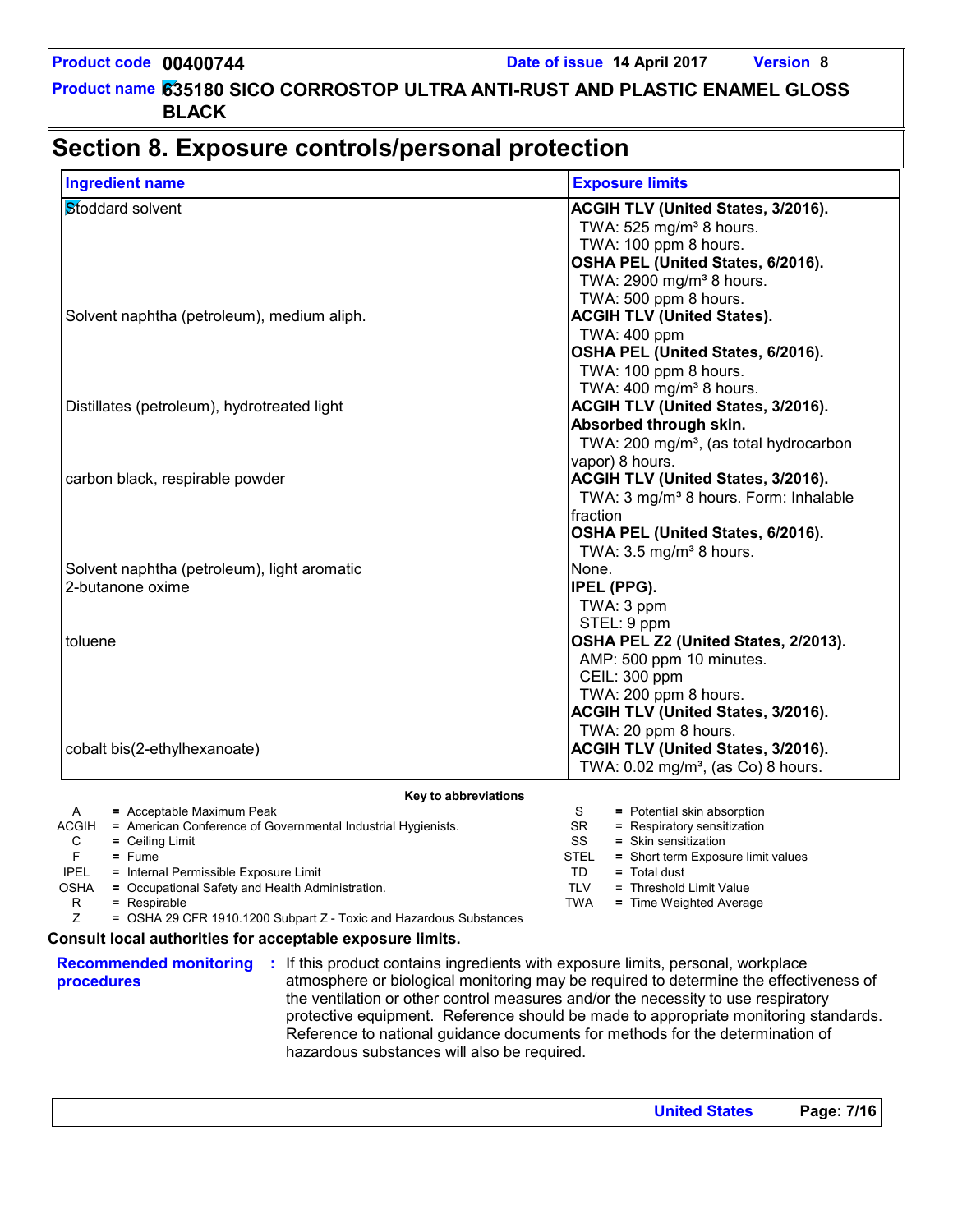**635180 SICO CORROSTOP ULTRA ANTI-RUST AND PLASTIC ENAMEL GLOSS Product name BLACK**

### **Section 8. Exposure controls/personal protection**

| <b>Appropriate engineering</b><br><b>controls</b>    | : Use only with adequate ventilation. Use process enclosures, local exhaust ventilation or<br>other engineering controls to keep worker exposure to airborne contaminants below any<br>recommended or statutory limits. The engineering controls also need to keep gas,<br>vapor or dust concentrations below any lower explosive limits. Use explosion-proof<br>ventilation equipment.                                                                                                                                                                                                                                |
|------------------------------------------------------|------------------------------------------------------------------------------------------------------------------------------------------------------------------------------------------------------------------------------------------------------------------------------------------------------------------------------------------------------------------------------------------------------------------------------------------------------------------------------------------------------------------------------------------------------------------------------------------------------------------------|
| <b>Environmental exposure</b><br><b>controls</b>     | : Emissions from ventilation or work process equipment should be checked to ensure<br>they comply with the requirements of environmental protection legislation. In some<br>cases, fume scrubbers, filters or engineering modifications to the process equipment<br>will be necessary to reduce emissions to acceptable levels.                                                                                                                                                                                                                                                                                        |
| <b>Individual protection measures</b>                |                                                                                                                                                                                                                                                                                                                                                                                                                                                                                                                                                                                                                        |
| <b>Hygiene measures</b>                              | : Wash hands, forearms and face thoroughly after handling chemical products, before<br>eating, smoking and using the lavatory and at the end of the working period.<br>Appropriate techniques should be used to remove potentially contaminated clothing.<br>Wash contaminated clothing before reusing. Ensure that eyewash stations and safety<br>showers are close to the workstation location.                                                                                                                                                                                                                      |
| <b>Eye/face protection</b><br><b>Skin protection</b> | : Chemical splash goggles.                                                                                                                                                                                                                                                                                                                                                                                                                                                                                                                                                                                             |
| <b>Hand protection</b>                               | : Chemical-resistant, impervious gloves complying with an approved standard should be<br>worn at all times when handling chemical products if a risk assessment indicates this is<br>necessary. Considering the parameters specified by the glove manufacturer, check<br>during use that the gloves are still retaining their protective properties. It should be<br>noted that the time to breakthrough for any glove material may be different for different<br>glove manufacturers. In the case of mixtures, consisting of several substances, the<br>protection time of the gloves cannot be accurately estimated. |
| <b>Gloves</b>                                        | : For prolonged or repeated handling, use the following type of gloves:<br>Recommended: PVC, natural rubber (latex), nitrile rubber                                                                                                                                                                                                                                                                                                                                                                                                                                                                                    |
| <b>Body protection</b>                               | Personal protective equipment for the body should be selected based on the task being<br>performed and the risks involved and should be approved by a specialist before<br>handling this product. When there is a risk of ignition from static electricity, wear anti-<br>static protective clothing. For the greatest protection from static discharges, clothing<br>should include anti-static overalls, boots and gloves.                                                                                                                                                                                           |
| <b>Other skin protection</b>                         | : Appropriate footwear and any additional skin protection measures should be selected<br>based on the task being performed and the risks involved and should be approved by a<br>specialist before handling this product.                                                                                                                                                                                                                                                                                                                                                                                              |
| <b>Respiratory protection</b>                        | : Respirator selection must be based on known or anticipated exposure levels, the<br>hazards of the product and the safe working limits of the selected respirator. If workers<br>are exposed to concentrations above the exposure limit, they must use appropriate,<br>certified respirators. Use a properly fitted, air-purifying or air-fed respirator complying<br>with an approved standard if a risk assessment indicates this is necessary.                                                                                                                                                                     |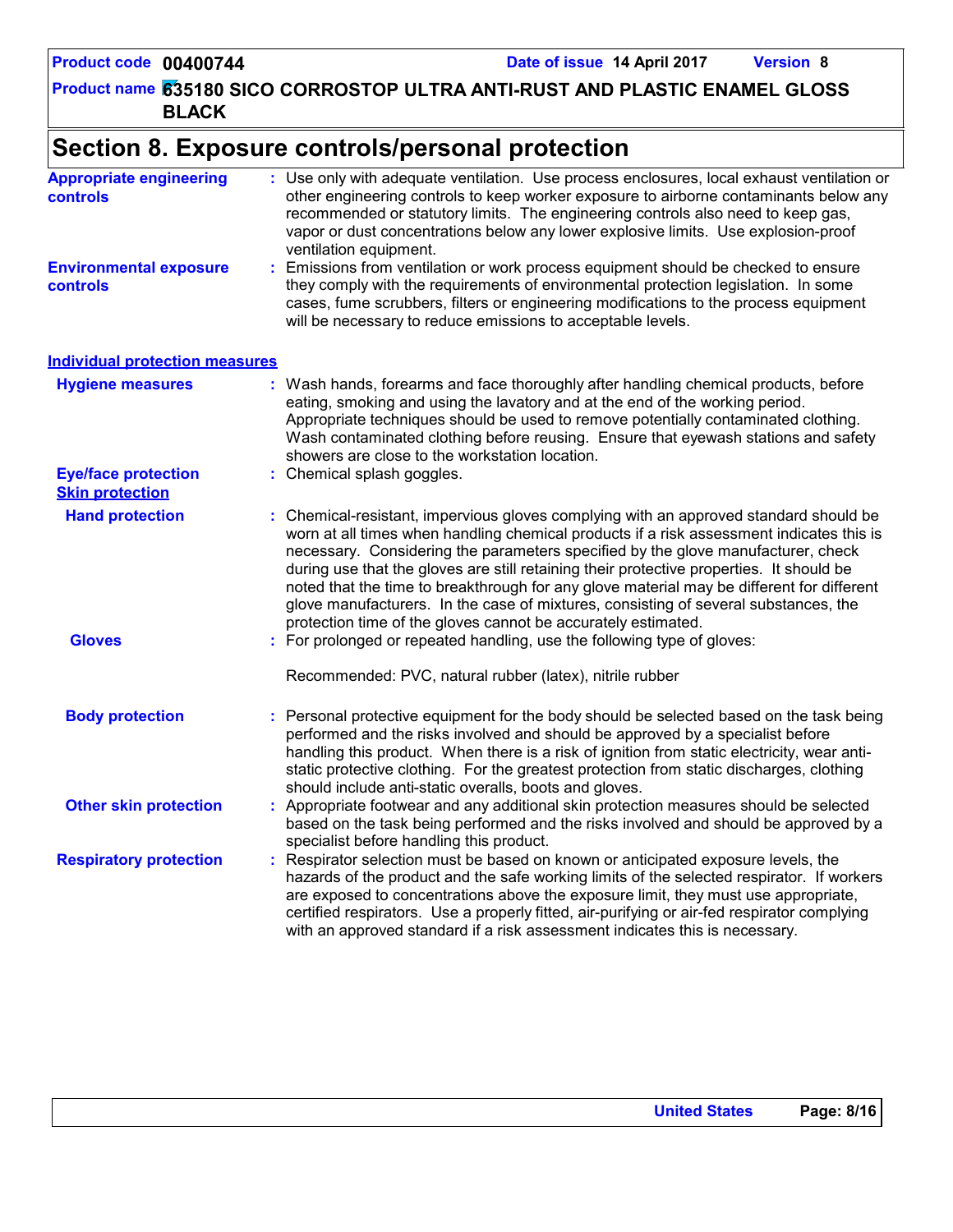### **Section 9. Physical and chemical properties**

| <b>Appearance</b>                                 |                                                              |
|---------------------------------------------------|--------------------------------------------------------------|
| <b>Physical state</b>                             | $:$ Liquid.                                                  |
| <b>Color</b>                                      | $:$ Black.                                                   |
| Odor                                              | Hydrocarbon.                                                 |
| <b>Odor threshold</b>                             | Not available.                                               |
| pH                                                | Not available.                                               |
| <b>Melting point</b>                              | : Not available.                                             |
| <b>Boiling point</b>                              | : $155^{\circ}$ C (311 $^{\circ}$ F)                         |
| <b>Flash point</b>                                | : Closed cup: $43^{\circ}$ C (109.4 $^{\circ}$ F)            |
| <b>Material supports</b><br>combustion.           | $:$ Yes.                                                     |
| <b>Auto-ignition temperature</b>                  | $:$ Not available.                                           |
| <b>Decomposition temperature</b>                  | : Not available.                                             |
| <b>Flammability (solid, gas)</b>                  | : Not available.                                             |
| Lower and upper explosive<br>(flammable) limits   | : Lower: 0.63%<br>Upper: 6.89%                               |
| <b>Evaporation rate</b>                           | $\therefore$ 0.15 (butyl acetate = 1)                        |
| <b>Vapor pressure</b>                             | : 3.3 kPa (25 mm Hg) [room temperature]                      |
| <b>Vapor density</b>                              | : Not available.                                             |
| <b>Relative density</b>                           | : 0.95                                                       |
| Density (lbs / gal)                               | : 7.93                                                       |
| <b>Solubility</b>                                 | Insoluble in the following materials: cold water.            |
| <b>Partition coefficient: n-</b><br>octanol/water | : Not available.                                             |
| <b>Viscosity</b>                                  | Kinematic (40°C (104°F)): >0.21 cm <sup>2</sup> /s (>21 cSt) |
| <b>Volatility</b>                                 | 50% (v/v), 40.922% (w/w)                                     |
| % Solid. (w/w)                                    | 59.078                                                       |

## **Section 10. Stability and reactivity**

|                                              | <b>United States</b><br>Page: 9/16                                                                                                            |
|----------------------------------------------|-----------------------------------------------------------------------------------------------------------------------------------------------|
| <b>Incompatible materials</b>                | : Keep away from the following materials to prevent strong exothermic reactions:<br>oxidizing agents, strong alkalis, strong acids.           |
| <b>Conditions to avoid</b>                   | : When exposed to high temperatures may produce hazardous decomposition products.<br>Refer to protective measures listed in sections 7 and 8. |
| <b>Possibility of hazardous</b><br>reactions | : Under normal conditions of storage and use, hazardous reactions will not occur.                                                             |
| <b>Chemical stability</b>                    | : The product is stable.                                                                                                                      |
| <b>Reactivity</b>                            | : No specific test data related to reactivity available for this product or its ingredients.                                                  |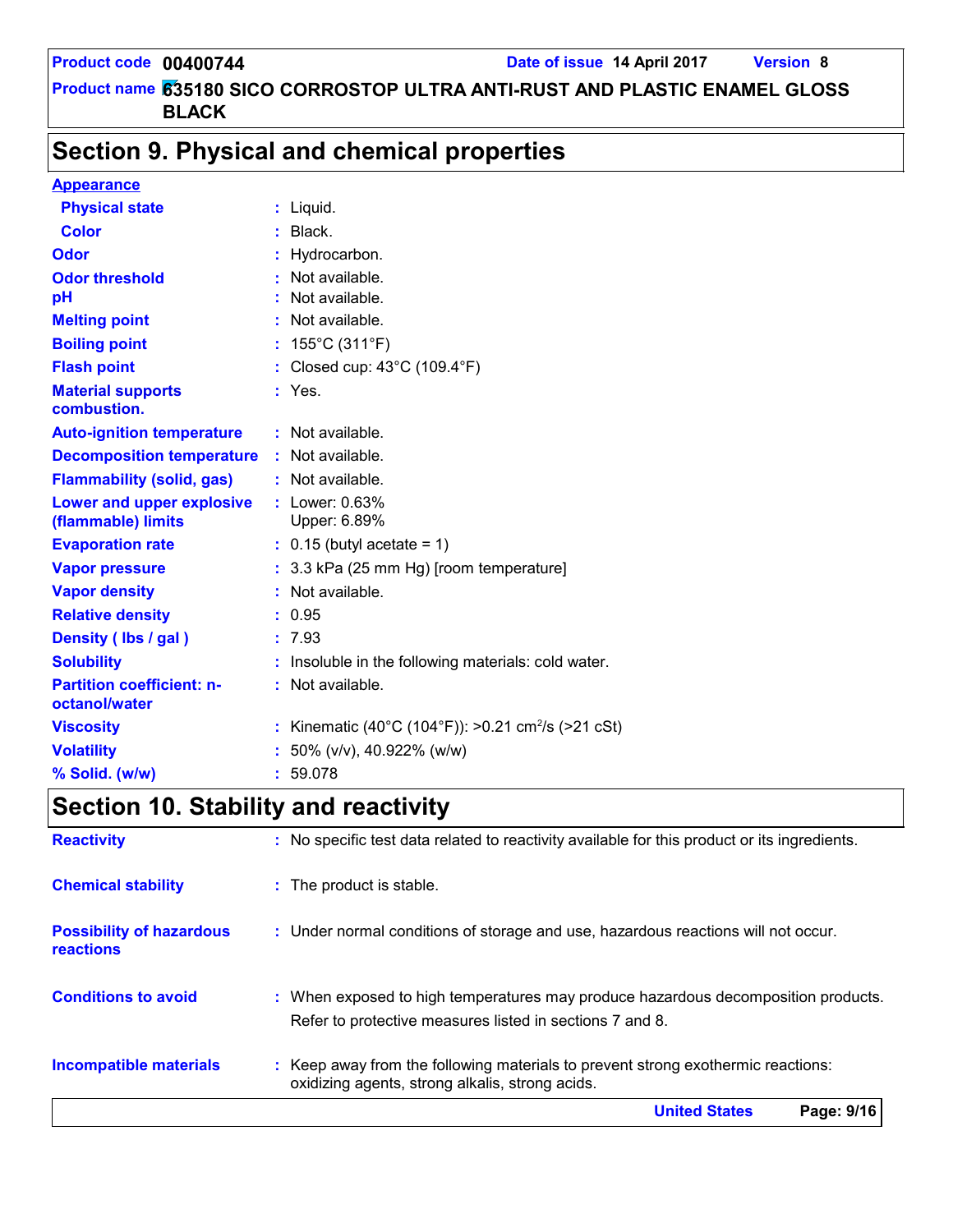**635180 SICO CORROSTOP ULTRA ANTI-RUST AND PLASTIC ENAMEL GLOSS Product name BLACK**

### **Section 10. Stability and reactivity**

**Hazardous decomposition products**

**:** Decomposition products may include the following materials: carbon monoxide, carbon dioxide, smoke, oxides of nitrogen.

### **Section 11. Toxicological information**

#### **Information on toxicological effects**

#### **Acute toxicity**

| <b>Product/ingredient name</b>                 | <b>Result</b>                                        | <b>Species</b> | <b>Dose</b>            | <b>Exposure</b> |
|------------------------------------------------|------------------------------------------------------|----------------|------------------------|-----------------|
| Stoddard solvent                               | LD50 Oral                                            | Rat            | $>5$ g/kg              |                 |
| Solvent naphtha (petroleum),<br>medium aliph.  | LD50 Dermal                                          | Rabbit         | >3000 mg/kg            |                 |
|                                                | LD50 Oral                                            | Rat            | >5000 mg/kg            |                 |
| carbon black, respirable<br>powder             | LD50 Dermal                                          | Rabbit         | $>3$ g/kg              |                 |
|                                                | LD50 Oral                                            | Rat            | >15400 mg/kg           |                 |
| Solvent naphtha (petroleum),<br>light aromatic | LD50 Dermal                                          | Rabbit         | 3.48 g/kg              |                 |
|                                                | LD50 Oral                                            | Rat            | 8400 mg/kg             |                 |
| 2-butanone oxime                               | LD50 Oral                                            | Rat            | 930 mg/kg              |                 |
| toluene                                        | <b>LC50 Inhalation Vapor</b>                         | Rat            | 49 g/m <sup>3</sup>    | 4 hours         |
|                                                | <b>LC50 Inhalation Vapor</b>                         | Rat            | 8000 ppm               | 4 hours         |
|                                                | LD50 Dermal                                          | Rabbit         | 8.39 g/kg              |                 |
| cobalt bis(2-ethylhexanoate)                   | LD50 Oral<br>LD50 Dermal                             | Rat<br>Rabbit  | 636 mg/kg<br>$>5$ g/kg |                 |
|                                                | LD50 Oral                                            | Rat            | 1.22 g/kg              |                 |
| <b>Conclusion/Summary</b>                      | : There are no data available on the mixture itself. |                |                        |                 |
| <b>Irritation/Corrosion</b>                    |                                                      |                |                        |                 |
| <b>Conclusion/Summary</b>                      |                                                      |                |                        |                 |
| <b>Skin</b>                                    | : There are no data available on the mixture itself. |                |                        |                 |
| <b>Eyes</b>                                    | There are no data available on the mixture itself.   |                |                        |                 |
| <b>Respiratory</b>                             | There are no data available on the mixture itself.   |                |                        |                 |
| <b>Sensitization</b>                           |                                                      |                |                        |                 |
| <b>Conclusion/Summary</b>                      |                                                      |                |                        |                 |
| <b>Skin</b>                                    | : There are no data available on the mixture itself. |                |                        |                 |
| <b>Respiratory</b>                             | There are no data available on the mixture itself.   |                |                        |                 |
| <b>Mutagenicity</b>                            |                                                      |                |                        |                 |
| <b>Conclusion/Summary</b>                      | : There are no data available on the mixture itself. |                |                        |                 |
| <b>Carcinogenicity</b>                         |                                                      |                |                        |                 |
| <b>Conclusion/Summary</b>                      | : There are no data available on the mixture itself. |                |                        |                 |
| <b>Classification</b>                          |                                                      |                |                        |                 |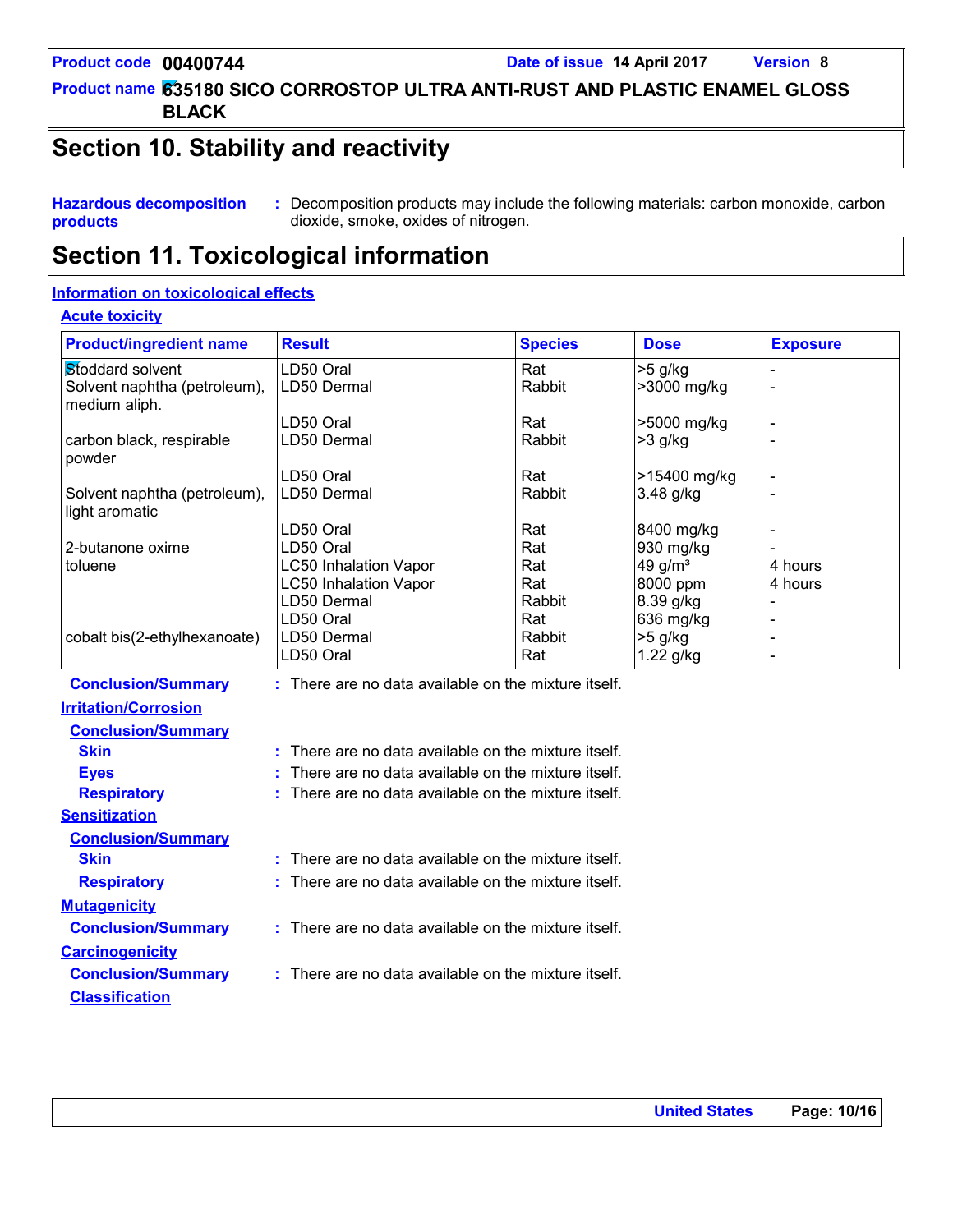**635180 SICO CORROSTOP ULTRA ANTI-RUST AND PLASTIC ENAMEL GLOSS Product name BLACK**

| Section 11. Toxicological information   |             |             |            |  |  |
|-----------------------------------------|-------------|-------------|------------|--|--|
| <b>Product/ingredient name</b>          | <b>OSHA</b> | <b>IARC</b> | <b>NTP</b> |  |  |
| cárbon black, respirable<br>powder      |             | 2B          |            |  |  |
| toluene<br>cobalt bis(2-ethylhexanoate) |             | C,<br>2B    |            |  |  |

**Carcinogen Classification code:**

**IARC: 1, 2A, 2B, 3, 4 NTP: Known to be a human carcinogen; Reasonably anticipated to be a human carcinogen OSHA: + Not listed/not regulated: -**

#### **Reproductive toxicity**

**Conclusion/Summary :** There are no data available on the mixture itself.

#### **Teratogenicity**

**Conclusion/Summary :** : There are no data available on the mixture itself.

**Specific target organ toxicity (single exposure)**

| <b>Name</b>                                 | <b>Category</b> |
|---------------------------------------------|-----------------|
| Solvent naphtha (petroleum), medium aliph.  | Category 3      |
| Solvent naphtha (petroleum), light aromatic | Category 3      |
| I toluene                                   | Category 3      |

#### **Specific target organ toxicity (repeated exposure)**

| <b>Name</b>                                | <b>Category</b>        |
|--------------------------------------------|------------------------|
| Stoddard solvent                           | ⊩Category <sup>1</sup> |
| Solvent naphtha (petroleum), medium aliph. | Category <sup>1</sup>  |
| toluene                                    | Category 2             |

**Target organs :** Contains material which causes damage to the following organs: brain, skin, central nervous system (CNS).

> Contains material which may cause damage to the following organs: kidneys, lungs, liver, upper respiratory tract, eye, lens or cornea, testes.

#### **Aspiration hazard**

| <b>Name</b>                                 | <b>Result</b>                         |
|---------------------------------------------|---------------------------------------|
| Stoddard solvent                            | <b>ASPIRATION HAZARD - Category 1</b> |
| Solvent naphtha (petroleum), medium aliph.  | <b>ASPIRATION HAZARD - Category 1</b> |
| Distillates (petroleum), hydrotreated light | <b>ASPIRATION HAZARD - Category 1</b> |
| Solvent naphtha (petroleum), light aromatic | <b>ASPIRATION HAZARD - Category 1</b> |
| toluene                                     | <b>ASPIRATION HAZARD - Category 1</b> |

#### **Information on the likely routes of exposure**

#### **Potential acute health effects**

| <b>Eve contact</b>  | : Causes serious eye irritation.                                |  |  |
|---------------------|-----------------------------------------------------------------|--|--|
| <b>Inhalation</b>   | : No known significant effects or critical hazards.             |  |  |
| <b>Skin contact</b> | : Defatting to the skin. May cause skin dryness and irritation. |  |  |
| <b>Ingestion</b>    | : No known significant effects or critical hazards.             |  |  |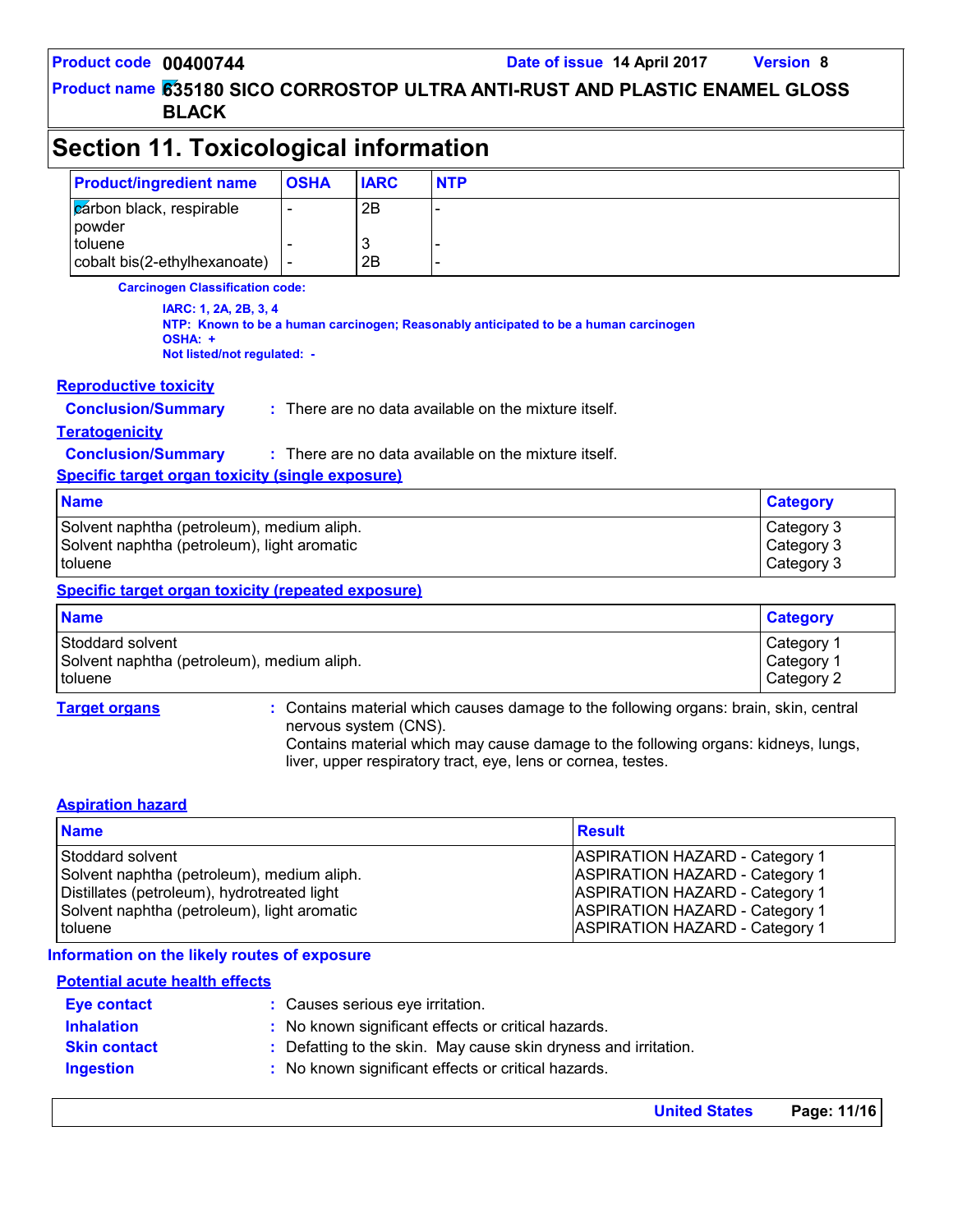### **Section 11. Toxicological information**

### **Over-exposure signs/symptoms**

|                                         | Page: 12/16<br><b>United States</b>                                                                                                                                                                                                                                                                                                                                                                                                                                                                                                                                                                                             |
|-----------------------------------------|---------------------------------------------------------------------------------------------------------------------------------------------------------------------------------------------------------------------------------------------------------------------------------------------------------------------------------------------------------------------------------------------------------------------------------------------------------------------------------------------------------------------------------------------------------------------------------------------------------------------------------|
| <b>Mutagenicity</b>                     | : No known significant effects or critical hazards.                                                                                                                                                                                                                                                                                                                                                                                                                                                                                                                                                                             |
| <b>Carcinogenicity</b>                  | : Suspected of causing cancer. Risk of cancer depends on duration and level of<br>exposure.                                                                                                                                                                                                                                                                                                                                                                                                                                                                                                                                     |
| <b>General</b>                          | : Causes damage to organs through prolonged or repeated exposure. Prolonged or<br>repeated contact can defat the skin and lead to irritation, cracking and/or dermatitis.                                                                                                                                                                                                                                                                                                                                                                                                                                                       |
| <b>Potential chronic health effects</b> |                                                                                                                                                                                                                                                                                                                                                                                                                                                                                                                                                                                                                                 |
| <b>Potential delayed effects</b>        | : There are no data available on the mixture itself.                                                                                                                                                                                                                                                                                                                                                                                                                                                                                                                                                                            |
| <b>Potential immediate</b><br>effects   | : There are no data available on the mixture itself.                                                                                                                                                                                                                                                                                                                                                                                                                                                                                                                                                                            |
| <b>Long term exposure</b>               |                                                                                                                                                                                                                                                                                                                                                                                                                                                                                                                                                                                                                                 |
| <b>Potential delayed effects</b>        | : There are no data available on the mixture itself.                                                                                                                                                                                                                                                                                                                                                                                                                                                                                                                                                                            |
| <b>Potential immediate</b><br>effects   | : There are no data available on the mixture itself.                                                                                                                                                                                                                                                                                                                                                                                                                                                                                                                                                                            |
| <b>Short term exposure</b>              | expected from exposure to noise alone. If splashed in the eyes, the liquid may cause<br>irritation and reversible damage. Ingestion may cause nausea, diarrhea and vomiting.<br>This takes into account, where known, delayed and immediate effects and also chronic<br>effects of components from short-term and long-term exposure by oral, inhalation and<br>dermal routes of exposure and eye contact.                                                                                                                                                                                                                      |
|                                         | concentrations in excess of the stated occupational exposure limit may result in adverse<br>health effects such as mucous membrane and respiratory system irritation and adverse<br>effects on the kidneys, liver and central nervous system. Symptoms and signs include<br>headache, dizziness, fatigue, muscular weakness, drowsiness and, in extreme cases,<br>loss of consciousness. Solvents may cause some of the above effects by absorption<br>through the skin. There is some evidence that repeated exposure to organic solvent<br>vapors in combination with constant loud noise can cause greater hearing loss than |
| <b>Conclusion/Summary</b>               | : There are no data available on the mixture itself. Exposure to component solvent vapor                                                                                                                                                                                                                                                                                                                                                                                                                                                                                                                                        |
|                                         | Delayed and immediate effects and also chronic effects from short and long term exposure                                                                                                                                                                                                                                                                                                                                                                                                                                                                                                                                        |
| <b>Ingestion</b>                        | : Adverse symptoms may include the following:<br>reduced fetal weight<br>increase in fetal deaths<br>skeletal malformations                                                                                                                                                                                                                                                                                                                                                                                                                                                                                                     |
|                                         | dryness<br>cracking<br>reduced fetal weight<br>increase in fetal deaths<br>skeletal malformations                                                                                                                                                                                                                                                                                                                                                                                                                                                                                                                               |
| <b>Skin contact</b>                     | : Adverse symptoms may include the following:<br>irritation                                                                                                                                                                                                                                                                                                                                                                                                                                                                                                                                                                     |
| <b>Inhalation</b>                       | : Adverse symptoms may include the following:<br>reduced fetal weight<br>increase in fetal deaths<br>skeletal malformations                                                                                                                                                                                                                                                                                                                                                                                                                                                                                                     |
| <b>Eye contact</b>                      | : Adverse symptoms may include the following:<br>pain or irritation<br>watering<br>redness                                                                                                                                                                                                                                                                                                                                                                                                                                                                                                                                      |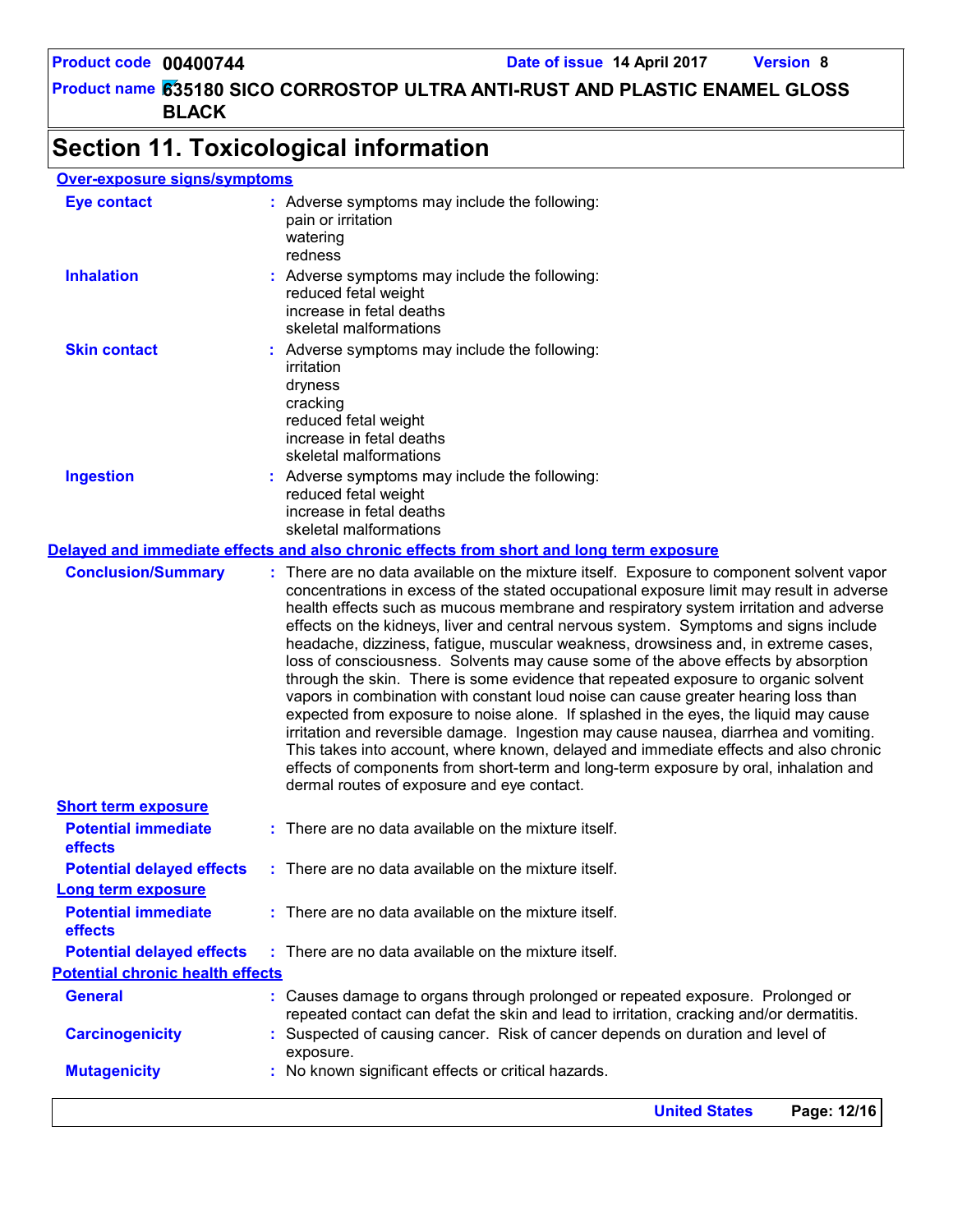**635180 SICO CORROSTOP ULTRA ANTI-RUST AND PLASTIC ENAMEL GLOSS Product name BLACK**

### **Section 11. Toxicological information**

**Teratogenicity : Developmental effects : Fertility effects : Numerical measures of toxicity Acute toxicity estimates** Suspected of damaging the unborn child. No known significant effects or critical hazards. : Suspected of damaging fertility.

| <b>Route</b> | <b>ATE value</b> |
|--------------|------------------|
| Dermal       | 88026.5 mg/kg    |

### **Section 12. Ecological information**

#### **Toxicity**

Not available.

#### **Persistence and degradability**

| <b>Product/ingredient name</b>                 | <b>Aquatic half-life</b> | <b>Photolysis</b> | Biodegradability |
|------------------------------------------------|--------------------------|-------------------|------------------|
| Distillates (petroleum),<br>hydrotreated light |                          |                   | Readily          |
| I toluene                                      |                          |                   | Readily          |

#### **Bioaccumulative potential**

| <b>Product/ingredient name</b> | $LogP_{ow}$  | <b>BCF</b> | <b>Potential</b> |  |
|--------------------------------|--------------|------------|------------------|--|
| Stoddard solvent               | 3.16 to 7.06 |            | high             |  |
| Distillates (petroleum),       | -            | 159        | low              |  |
| hydrotreated light             |              |            |                  |  |
| 2-butanone oxime               | 0.63         | 5.01       | low              |  |
| I toluene                      | 2.73         | 8.32       | low              |  |

#### **Mobility in soil**

**Soil/water partition coefficient (KOC)**

**:** Not available.

### **Section 13. Disposal considerations**

**Disposal methods :**

The generation of waste should be avoided or minimized wherever possible. Disposal of this product, solutions and any by-products should at all times comply with the requirements of environmental protection and waste disposal legislation and any regional local authority requirements. Dispose of surplus and non-recyclable products via a licensed waste disposal contractor. Waste should not be disposed of untreated to the sewer unless fully compliant with the requirements of all authorities with jurisdiction. Waste packaging should be recycled. Incineration or landfill should only be considered when recycling is not feasible. This material and its container must be disposed of in a safe way. Care should be taken when handling emptied containers that have not been

**United States Page: 13/16**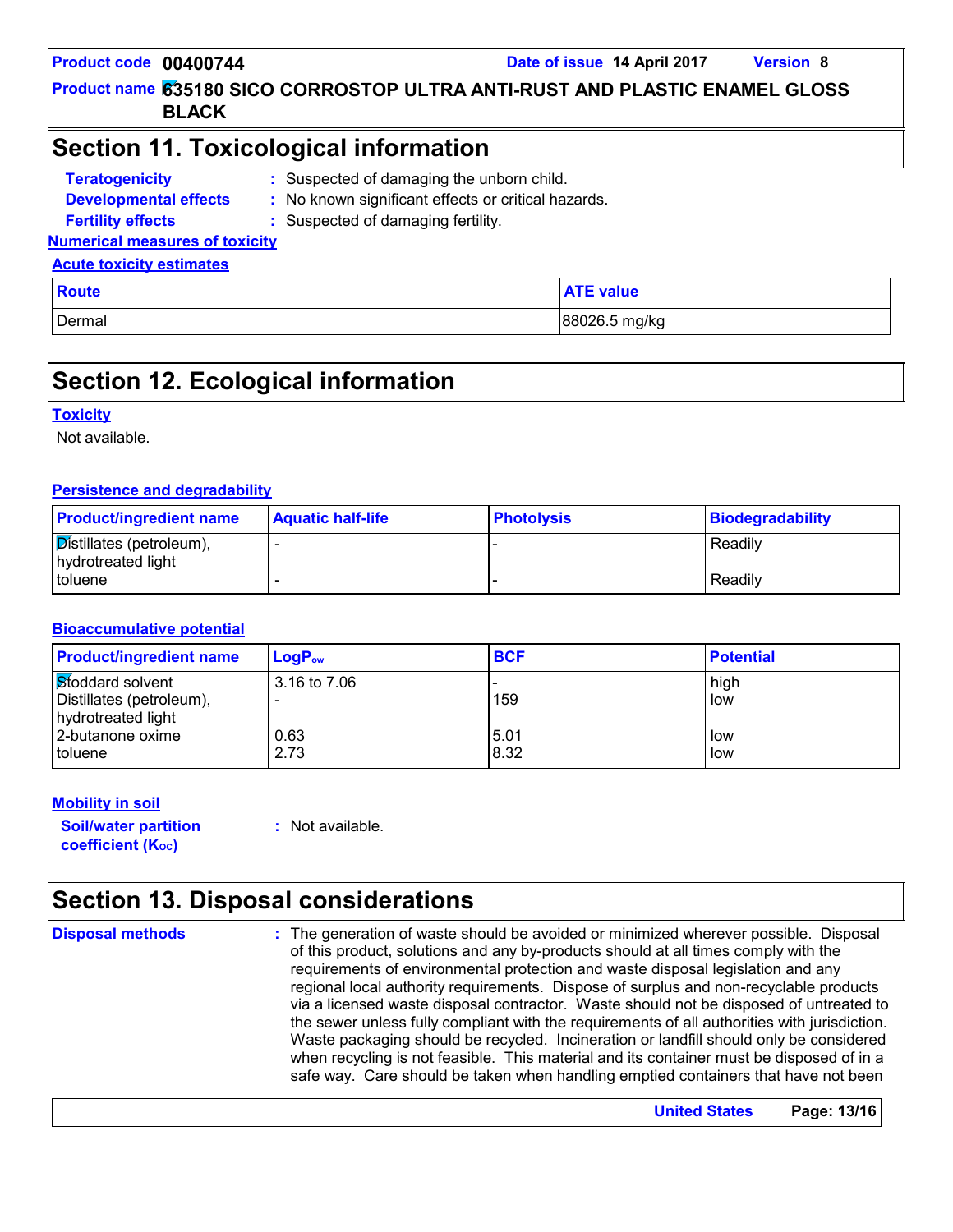### **Section 13. Disposal considerations**

cleaned or rinsed out. Empty containers or liners may retain some product residues. Vapor from product residues may create a highly flammable or explosive atmosphere inside the container. Do not cut, weld or grind used containers unless they have been cleaned thoroughly internally. Avoid dispersal of spilled material and runoff and contact with soil, waterways, drains and sewers.

**Disposal should be in accordance with applicable regional, national and local laws and regulations.**

**Refer to Section 7: HANDLING AND STORAGE and Section 8: EXPOSURE CONTROLS/PERSONAL PROTECTION for additional handling information and protection of employees. Section 6. Accidental release measures**

### **14. Transport information**

|                                                                                  | <b>DOT</b>      | <b>IMDG</b>            | <b>IATA</b>            |
|----------------------------------------------------------------------------------|-----------------|------------------------|------------------------|
| <b>UN number</b>                                                                 | <b>UN1263</b>   | <b>UN1263</b>          | UN1263                 |
| <b>UN proper shipping</b><br>name                                                | <b>PAINT</b>    | <b>PAINT</b>           | <b>PAINT</b>           |
| <b>Transport hazard class 3</b><br>(e <sub>s</sub> )                             |                 | 3                      | 3                      |
| <b>Packing group</b>                                                             | $\mathbf{III}$  | $\mathbf{III}$         | $\mathbf{III}$         |
| <b>Environmental hazards No.</b><br><b>Marine pollutant</b><br><b>substances</b> | Not applicable. | No.<br>Not applicable. | No.<br>Not applicable. |

#### **Additional information**

| DOT         | : This product may be re-classified as "Combustible Liquid," unless transported by vessel or aircraft.<br>Non-bulk packages (less than or equal to 119 gal) of combustible liquids are not regulated as<br>hazardous materials. |
|-------------|---------------------------------------------------------------------------------------------------------------------------------------------------------------------------------------------------------------------------------|
| <b>IMDG</b> | : The marine pollutant mark is not required when transported in sizes of $\leq 5$ L or $\leq 5$ kg.                                                                                                                             |

**IATA :** The environmentally hazardous substance mark may appear if required by other transportation regulations.

**Special precautions for user Transport within user's premises:** always transport in closed containers that are **:** upright and secure. Ensure that persons transporting the product know what to do in the event of an accident or spillage.

### **Section 15. Regulatory information**

#### **United States**

**United States inventory (TSCA 8b) :** All components are listed or exempted.

#### **SARA 302/304**

**SARA 304 RQ :** Not applicable.

**Composition/information on ingredients**

No products were found.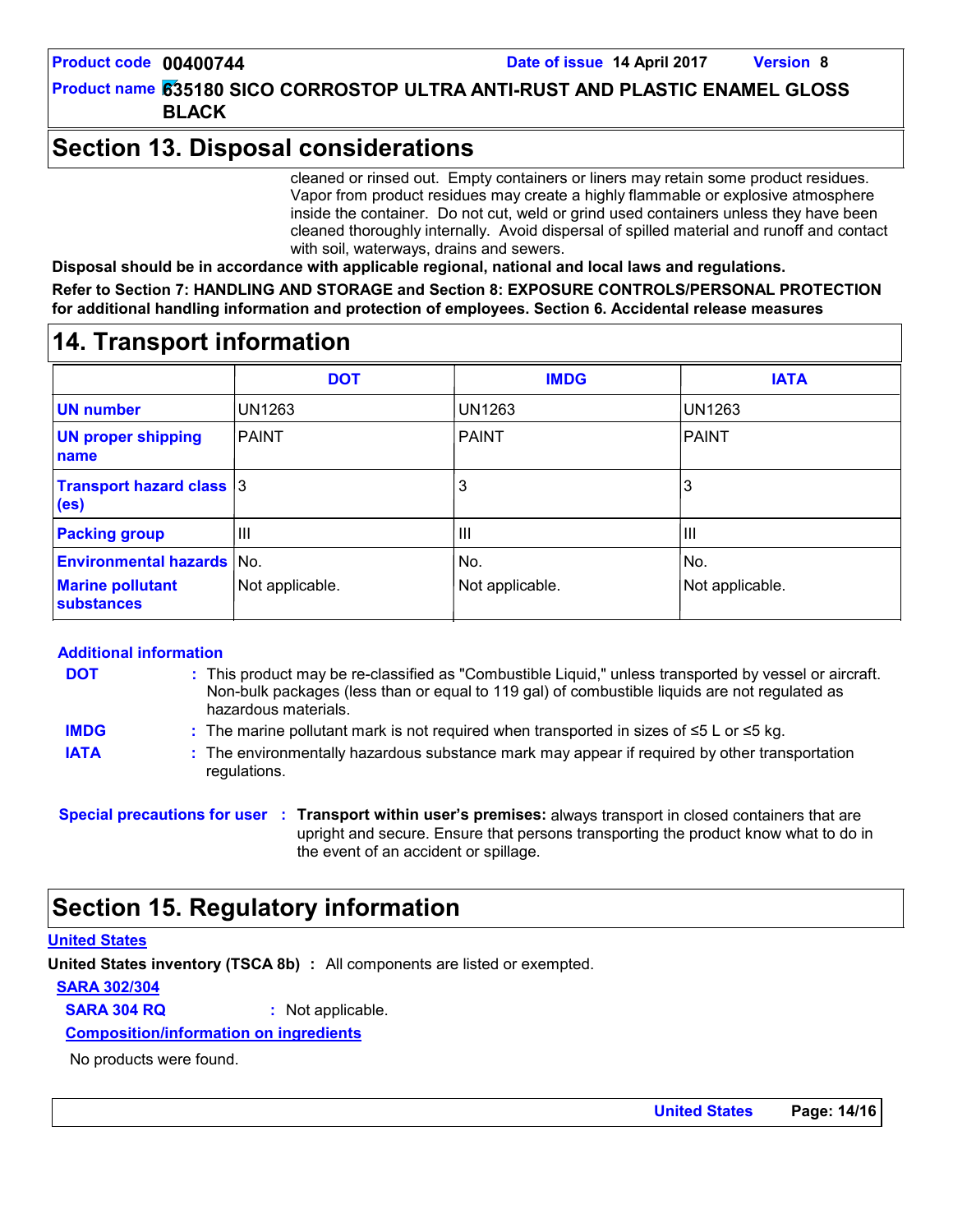### **Section 15. Regulatory information**

#### **SARA 311/312**

#### **Classification :** Fire hazard

Immediate (acute) health hazard Delayed (chronic) health hazard

#### **Composition/information on ingredients**

| <b>Name</b>                                    | <b>Fire</b><br>hazard | <b>Sudden</b><br><b>release of</b><br><b>pressure</b> | <b>Reactive</b> | <b>Immediate</b><br>(acute)<br>health<br>hazard | <b>Delayed</b><br>(chronic)<br>health<br>hazard |
|------------------------------------------------|-----------------------|-------------------------------------------------------|-----------------|-------------------------------------------------|-------------------------------------------------|
| Stoddard solvent                               | Yes.                  | No.                                                   | No.             | Yes.                                            | Yes.                                            |
| Solvent naphtha (petroleum), medium<br>aliph.  | Yes.                  | No.                                                   | No.             | Yes.                                            | Yes.                                            |
| carbon black, respirable powder                | Yes.                  | No.                                                   | No.             | No.                                             | Yes.                                            |
| Solvent naphtha (petroleum), light<br>aromatic | Yes.                  | No.                                                   | No.             | Yes.                                            | No.                                             |
| 2-butanone oxime                               | Yes.                  | No.                                                   | No.             | Yes.                                            | Yes.                                            |
| toluene                                        | Yes.                  | No.                                                   | No.             | Yes.                                            | Yes.                                            |
| cobalt bis(2-ethylhexanoate)                   | No.                   | No.                                                   | No.             | Yes.                                            | Yes.                                            |

#### **SARA 313**

#### **Chemical name**

**:** cobalt bis(2-ethylhexanoate) 136-52-7 0.1 - 1

**CAS number Concentration**

SARA 313 notifications must not be detached from the SDS and any copying and redistribution of the SDS shall include copying and redistribution of the notice attached to copies of the SDS subsequently redistributed.

**Additional environmental information is contained on the Environmental Data Sheet for this product, which can be obtained from your PPG representative.**

#### **California Prop. 65**

**Supplier notification**

**WARNING:** This product contains a chemical known to the State of California to cause cancer and birth defects or other reproductive harm.

### **Section 16. Other information**

**Hazardous Material Information System (U.S.A.)**

**Health** : 2 \* **Flammability** : 2 **Physical hazards** : 0 0 ( \* ) - Chronic effects

**Caution: HMIS® ratings are based on a 0-4 rating scale, with 0 representing minimal hazards or risks, and 4 representing significant hazards or risks Although HMIS® ratings are not required on MSDSs under 29 CFR 1910.1200, the preparer may choose to provide them. HMIS® ratings are to be used with a fully implemented HMIS® program. HMIS® is a registered mark of the National Paint & Coatings Association (NPCA). HMIS® materials may be purchased exclusively from J. J. Keller (800) 327-6868.**

**The customer is responsible for determining the PPE code for this material.**

| <b>National Fire Protection Association (U.S.A.)</b> |             |  |  |
|------------------------------------------------------|-------------|--|--|
| Health : 2 Flammability : 2 Instability : 0          |             |  |  |
| Date of previous issue                               | : 9/24/2016 |  |  |
| <b>Organization that prepared : EHS</b><br>the MSDS  |             |  |  |